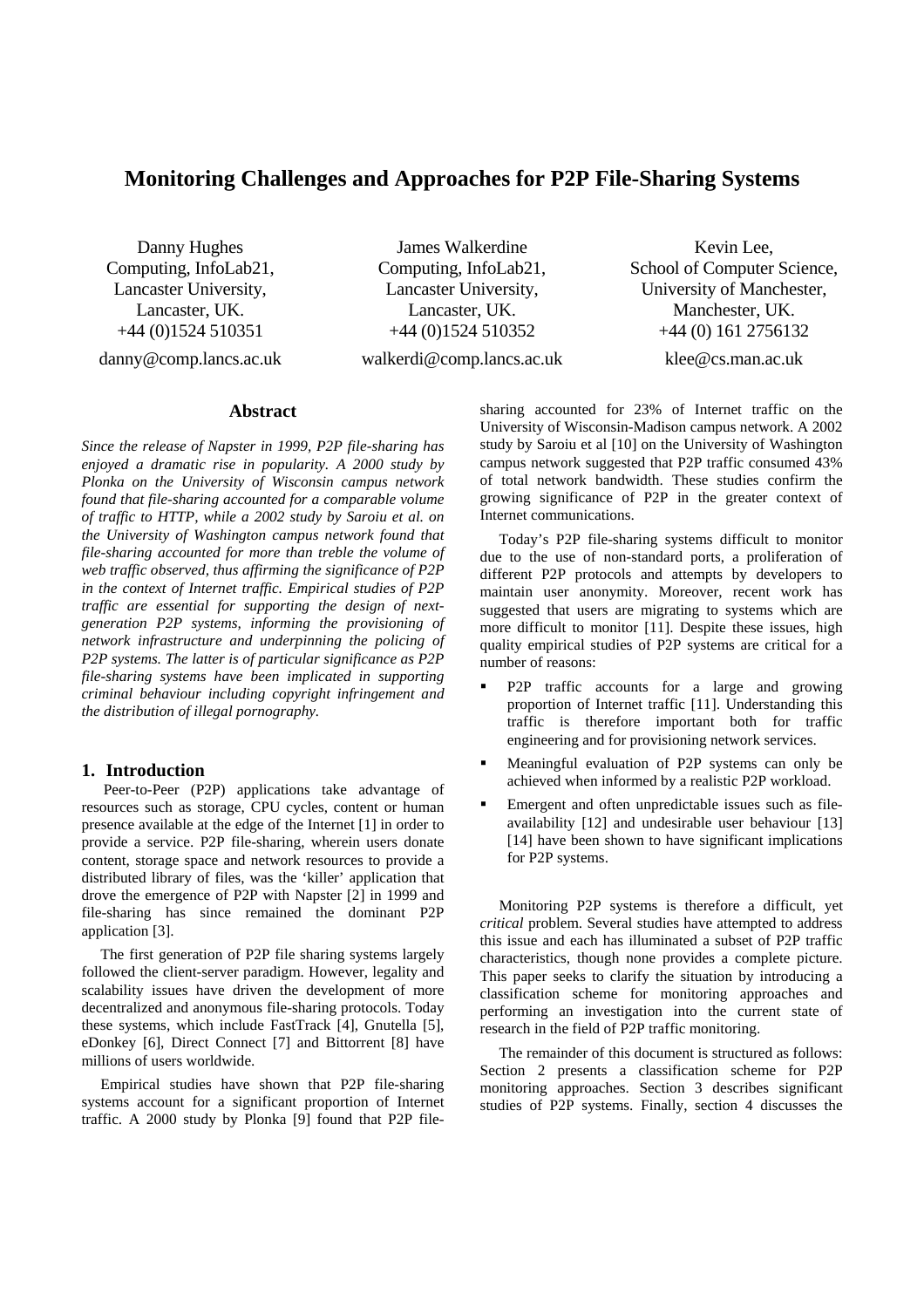shortcomings of existing P2P studies and suggests directions for future work.

## **2. Classifying P2P Monitoring Approaches**

 Several significant empirical studies of P2P systems have been performed. These studies vary in terms of their duration, the systems they analyze and the characteristics that they seek to monitor, however, they all follow one of three discrete tracing methodologies: *network-level* tracing, *passive application-level* tracing, or *active applicationlevel* tracing. Each class of tracing methodology is described in detail below.

 **Network-level traces** are performed by deploying code at suitable points in the network infrastructure to perform IP-level packet monitoring. P2P traffic is identified from the greater body of general Internet traffic by matching the observed traffic with the known behaviour of P2P systems. Network-level tracing is relatively transparent and traffic from different P2P systems can be compared side-by-side and with traffic from other domains, such as the web. However, in order to gather a sufficient sample of traffic, monitoring code must be deployed at a key point in the underlying network infrastructure such as at the gateway to a large private network (e.g. an academic network).

 **Passive application-level traces** are performed by monitoring the messages that a P2P system routes at the application level. Modern P2P file-sharing systems are highly decentralized and each peer is expected to participate in the system by routing resource discovery and network maintenance messages. As each peer participates in message passing, passive monitoring can be achieved simply by deploying a modified peer on the P2P network to log the messages that it is required to route. As with network-level tracing, passive application-level tracing is transparent to the underlying P2P network. Unlike network-level P2P tracing, a passive trace can be performed without the necessity for access to the underlying network infrastructure.

 **Active application-level traces** address the scalability shortcomings of passive application level tracing. While passive traces have advantages over network-level traces in terms of their ease of deployment, passive monitoring will typically gather a smaller body of data than a network-level trace due to the 'search horizon' effect that arises from the small-world properties of modern P2P networks [13]. Because of this issue, it would be infeasible to use passive monitoring to trace a significant subset of a P2P network on the scale of today's popular systems [4] [5] [6] [7] [8]. One way of addressing this shortcoming is to employ an aggressive querying and connection policy where the monitoring peer attempts to connect to and interrogate as much of the application-level network as possible;

'*crawling*' the P2P network in order to maximize the size and typicality of trace data. While this has the advantage of increasing the size and typicality of data, it does so at the expense of transparency due to the disruptive effect of repeated reconnections and the generation of a large number of resource-discovery messages.

# **3. Empirical Studies of P2P Systems**

 This section presents significant P2P traffic monitoring studies belonging to each of the classes introduced in section 2, spanning a period from 2000 to 2005. The specific methodology of each study is described alongside its significant findings. Based upon this survey, the benefits and limitations of each class of monitoring approach are discussed along with the general limitations of current P2P studies. While this survey is not exhaustive, it covers the most significant and oft cited studies of P2P networks.

#### **3.1 Network-Level Monitoring**

 The first network-level study of P2P traffic was performed by Plonka et al. [9]. This study analyzed the bandwidth consumed by Napster [2] on the University of Wisconsin-Madison network during March 2000. A seven hour trace was gathered using a specially developed tool called FlowScan to monitor Napster traffic. FlowScan first identified nodes communicating with the napster.com servers as potential P2P participants and then applied simple heuristics to the node's incoming and outgoing traffic in order to identify Napster-related traffic. The Plonka study found that as early as 2000, P2P applications generated a comparable volume of traffic to the web at 23.1% of total bandwidth, compared to 20.9% for web traffic. Unfortunately, it is difficult to assess the accuracy of this study due to the lack of published details regarding FlowScan's traffic-catagorisation system. However, the short duration of the trace is likely to have resulted in inaccuracy, particularly as other studies have found significant time-of-day variations [12]. Nevertheless, the Plonka study was useful in highlighting the increasing bandwidth consumption of P2P applications.

 The growing volume of traffic being generated by P2P applications was corroborated by in June 2002 by a University of Washington study conducted by Saroiu et al [11] Their nine day trace found that P2P traffic consumed 43% of campus bandwidth, compared to just 14% for web traffic - a significant increase since the Plonka study. The Saroiu study identified traffic generated by the two dominant P2P systems of the day; Gnutella 0.4 [15] and Kazaa [4] based upon common port usage. In addition to raw traffic data, the Saroiu study reported more finegrained information about the P2P work-load. This included the finding that, on average, objects retrieved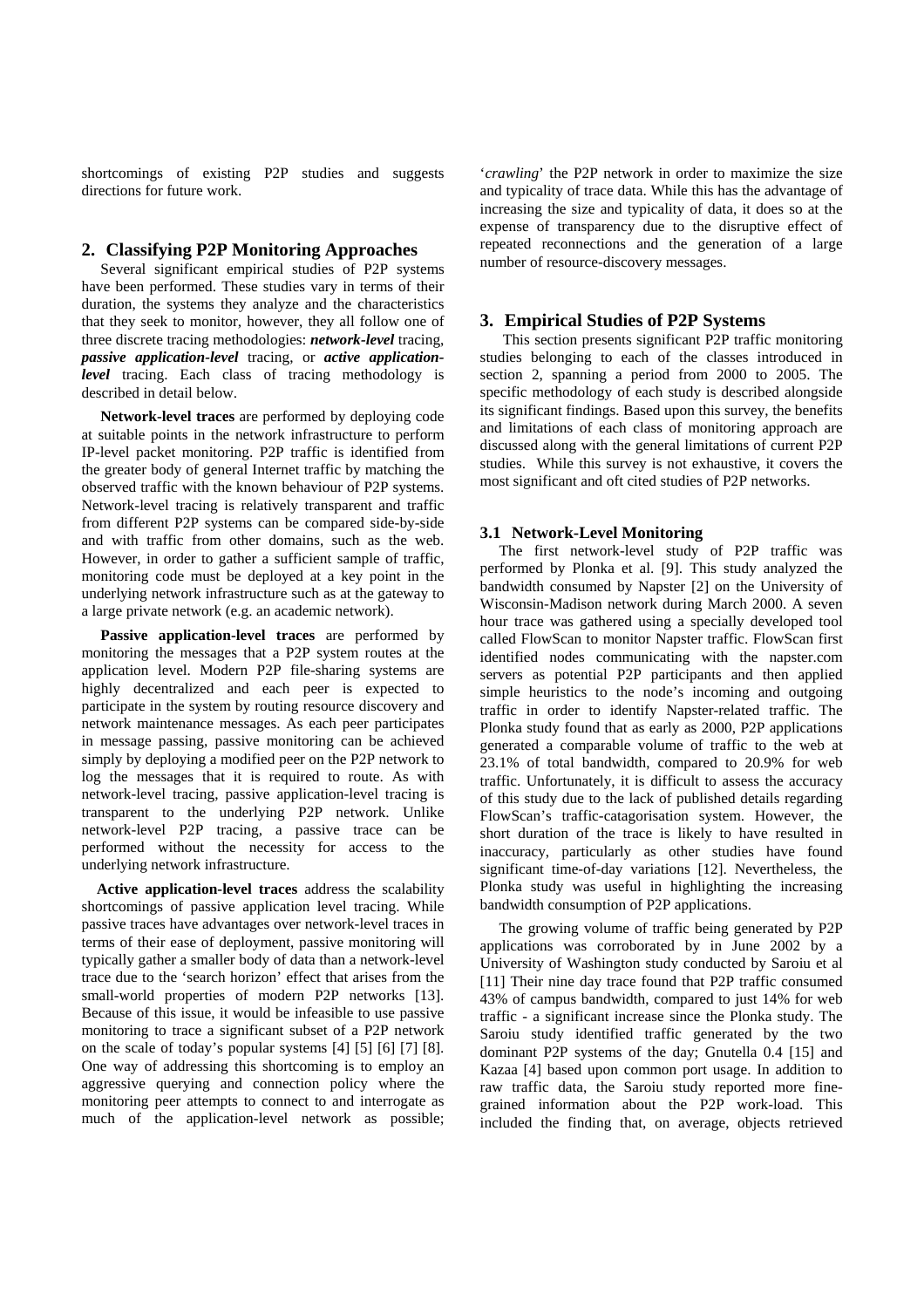from P2P networks were three orders of magnitude larger than objects retrieved from the web and the finding that a small subset of peers are responsible for the majority of P2P traffic - a finding that corroborates the results obtained by Adar et al [13] in their passive application-level study.

 Gummadi et al. continued P2P monitoring work at the University of Washington with a 200-day trace of Kazaa traffic in 2003 [16]. This was recorded using a similar methodology to the 2002 trace, except that traffic was identified based upon Kazaa-specific HTTP headers rather than by port use. Uniquely Gummadi's 2003 trace was long enough to observe seasonal variations in P2P traffic and the effect of changing network policies on P2P workloads. Using this trace, Gummadi developed a detailed parameterized model of P2P workloads, which can be used by developers to generate realistic evaluation data.

 Accurate identification of P2P traffic is a vital component of network-level P2P monitoring. In the case of the Plonka trace [9], identification was simplified by Napster's semi-centralized architecture [2], while the Saroiu [11] and Gummadi [16] trace identified traffic by port number and header data respectively. However, recent research [10] has demonstrated that users are increasingly moving to P2P systems that are more difficult to monitor as they use non-standard ports and encrypted header data. To address this issue, Subhabrata et al. [17] have developed a system for real-time network-level identification of P2P traffic. This system was implemented as an extension to the AT&T's Gigascope [18] high speed traffic monitor. Subhabrata et al. evaluated their traffic identification approach using a 24 hour week-day trace and an 18 hour weekend trace gathered in November 2003 on a major internet backbone. This was augmented with a 6 day trace of traffic on a VPN where administrators attempt to block P2P traffic, also conducted in November 2003. Subhabrata's approach proved capable of identifying traffic from today's popular P2P systems in real-time for traffic flows of up to 1gbps while maintaining misidentification rates of less than 5%. While the trace data gathered for this study was used to evaluate their traffic monitoring approach, the authors did not attempt to further characterize the P2P traffic that they observed. The extended version of Gigascope used in this study is capable of identifying traffic from Gnutella [5], Fasttrack [4], eDonkey [6], Direct Connect [7] and Bittorrent [8]. It does not depend upon identification by port and instead uses a more versatile approach based upon *application signatures*, which can be used to categorize traffic where identification data may be at variable offsets in the header. Application signatures can also be used to categorize traffic based upon functional header data. For example in the case of eDonkey [6], identification is based upon the presence of packet-size data located at a known offset.

 In each of the studies discussed above, network-level tracing was used to record the low-level characteristics of P2P traffic flows on private networks. Network-level tracing is potentially transparent, scalable and allows comparison of traffic from multiple domains side-by-side. However, this approach is dependent upon access to core network infrastructure, which is not always feasible. While researchers may have access to gateway infrastructure on large private networks, such as academic networks, data obtained from such sources should be viewed as potentially biased due to differences between the characteristics of the private network's users and general Internet users.

#### **3.2 Passive Application-Level Monitoring**

 The first passive application-level trace of a P2P system was performed by Adar and Huberman in 2000 on the Gnutella 0.4 network [15]. This 24-hour trace logged resource-discovery traffic which was then used to assess the prevalence and characteristics of a problem known as 'free riding', wherein users download resources from, but do not upload resources to a P2P file-sharing system. The Adar trace was performed by modifying the open-source 'Furi' Gnutella client (no longer available) to monitor search, response and peer discovery messages. Adar and Huberman discovered that participation in Gnutella was highly asymmetrical with 66% of peers sharing no files at all and almost 50% of all files being served by the top 1% of hosts. This finding was significant as it contradicted the (then) conventional wisdom that user participation in P2P file sharing systems is symmetrical. Adar's result was later corroborated by Saroiu's 2002 network-level study [10].

 Hughes et al [19] revisited the results of the Adar trace in 2004 on the Gnutella 0.6 network [4] based upon a one week trace. The trace was performed using a specially developed monitoring tool based on the Jtella base classes [19]. The monitoring peer connected to the Gnutella network as an Ultrapeer [4] and periodically reconnected in order to maximize the size and typicality of its samplebase. Hughes discovered that in the four years since the Adar study, the proportion of free-riders had increased from 66% to 85%, while corroborating Adar's finding that the top 1% of hosts serve almost 50% of all files. Hughes speculated that the increase in free riding may be the result of an increase in prosecution of copyright infringement.

 Hughes et al performed an additional month-long trace in 2005 using a similar methodology in order to assess the level of illegal pornographic material being distributed on the Gnutella network [14]. The study found that an average of 1.6% of searches and 2.4% of responses contained references to illegal pornography and that this material is distributed by a tiny subset of peers that typically share nothing else.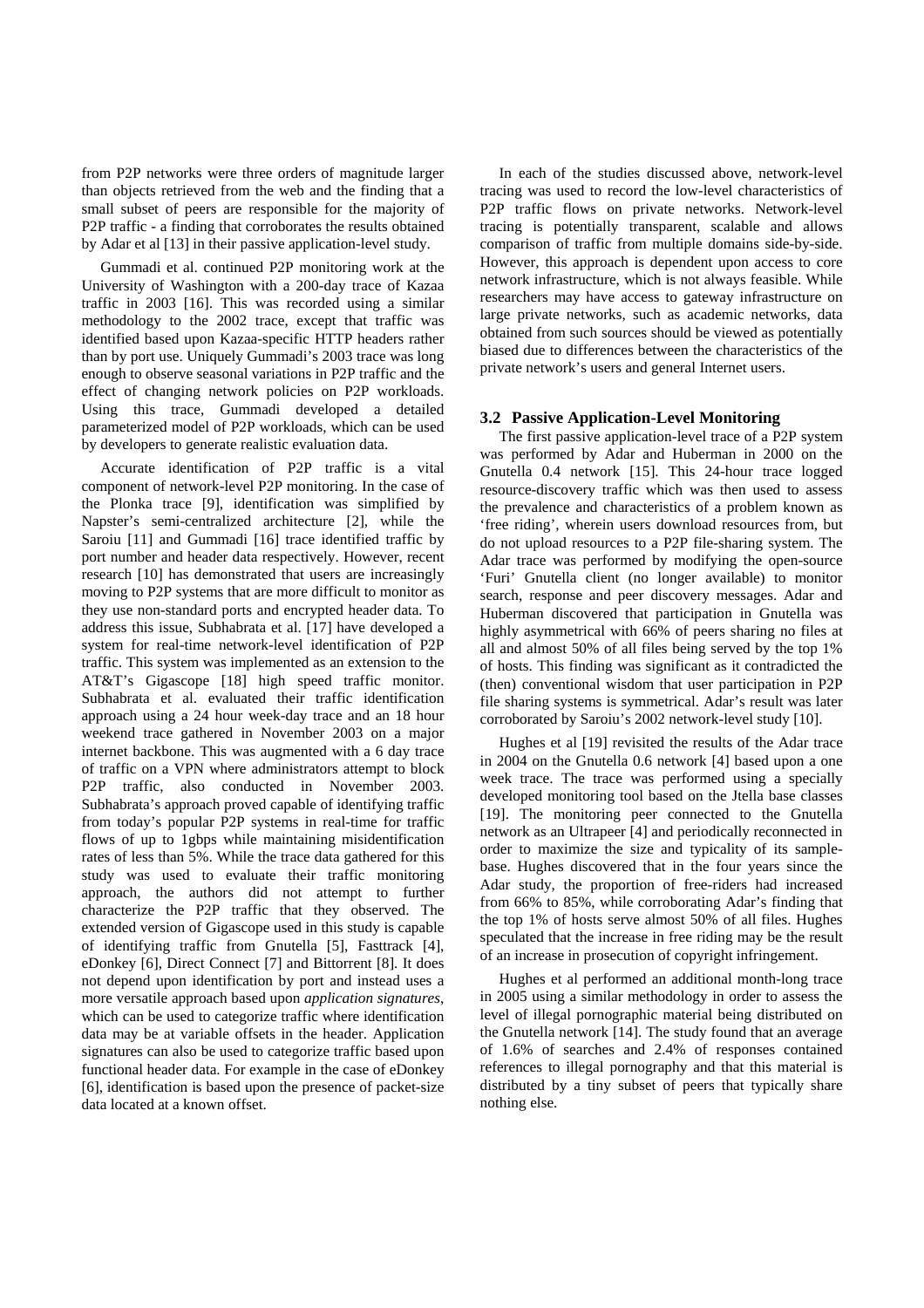In each of the cases discussed above, passive application-level monitoring is used to study application level properties in an Internet-wide context. Like networklevel monitoring, passive application-level monitoring is transparent, however, it does not require access to lowlevel network infrastructure. Unfortunately, in cases where a very large sample of network traffic is required, passive monitoring would be unsuitable due to the small-world properties of modern P2P networks [13].

## **3.3 Active Application-Level Monitoring**

 Ripneau and Foster [21] performed the first active application-level trace of the Gnutella network from November 2000 to May 2001. This study attempted to map the Gnutella network in terms of the average number of links between hosts and the number of hops that these links represent on the underlying IP network. To achieve this, a specialized Gnutella peer known as a '*crawler*' was developed. The crawler connects via the normal Gnutella boot-strapping system and uses Gnutella's peer-discovery mechanism [15] to find new peers. The IP address of these peers is added to the list of those observed and the crawler attempts reconnection in a new location, repeating the process and gradually building a 'map' of the network. The resulting map includes the total number of nodes, the total number of links and average traffic data. Based upon the findings of this study, Ripneau concluded that the emergent structure of the Gnutella network was such that the network's bandwidth consumption would limit its scalability, as predicted by Ritter [22]. Unfortunately, Ripneau's crawling approach is invasive, as repeated reconnection affects the P2P network. It is also un-scalable due to the computational and network expense incurred when crawling the application-level network.

 Saroui et al. [23] extended Washington University's work on monitoring P2P systems to the application level with a one month crawl of the Gnutella network in May 2001. The crawler used a similar methodology to Ripneau and observed between 8,000 and 10,000 unique peers, which at that time would have accounted for between 25% and 50% of the Gnutella network. The 2001 Saroiu trace recorded low-level data, including each peer's IP address, latency and bottleneck bandwidth between peers; along with higher level data including each peers advertised bandwidth and the number and size of files being shared. These high level properties were measured by logging Gnutella's resource discovery and network maintenance messages, while bottleneck bandwidth was measured using SProbe [24], a network tool that uses a TCP exploit to accurately measure bottleneck bandwidth without the need for remote cooperation.

 Chu et al [12] performed the first study that attempted to quantify the availability of peers and files on the Gnutella

network using a forty day trace performed in early 2002. This trace was gathered by a crawler based upon the Jtella API [20] that followed a similar methodology to the Ripneau crawler [21]. Search-response messages were intercepted by the crawler and unique peers were identified based upon their advertised IP and port pairs. The crawler was used to gather a list of 20,000 unique peers using the BearShare [25] and SwapNut (no longer available) clients, at which point a second program, known as the 'tracking manager' attempted to download each peer's file-list using proprietary BearShare and SwapNut extensions. Using this methodology, the availability of peers and files was monitored for a period of 40 days beginning on March 28th. Chu reported a strong correlation between time-ofday and node availability and proposed a model to describe peer availability. Additionally, Chu provided a breakdown of relative file-type popularity and corroborated the finding of Saroiu [15], that file popularity is highly skewed with the top 10% of files accounting for more than 50% of shared data. A clear limitation of Chu's study lies in the use of proprietary extensions to obtain file lists, which limits the size of the trace and introduces possible bias due to the limited user-group studied.

 In each of the cases discussed above, active applicationlevel monitoring has been used to study P2P traffic properties in an Internet-wide context, where a very large and typical body of trace data was required (e.g. mapping the Gnutella network). Active application-level monitoring is easy to deploy and should not contain local bias; however, the aggressive reconnection and interrogation approach employed makes this approach invasive and limits its scalability.

#### **3.4 Summary of Monitoring Approaches**

 This paper introduced a classification scheme for empirical studies of P2P file sharing systems based upon the tracing methodology that they employ: network-level monitoring, passive application-level monitoring or active application-level monitoring. In the context of this classification, significant empirical studies were reviewed along with the benefits and drawbacks of each approach. These are summarized below:

 *Network-level monitoring* is transparent to the network and highly scalable. It is capable of comparing traffic flows from multiple P2P systems side-by-side and is well suited to characterizing P2P traffic on large private networks; however, it is poorly suited for performing global monitoring of P2P systems due to the possibility of local bias. Moreover, network-level monitoring requires lowlevel access to core network infrastructure, which is often unfeasible. Examples of network-level monitoring studies include [9], [10] and [16].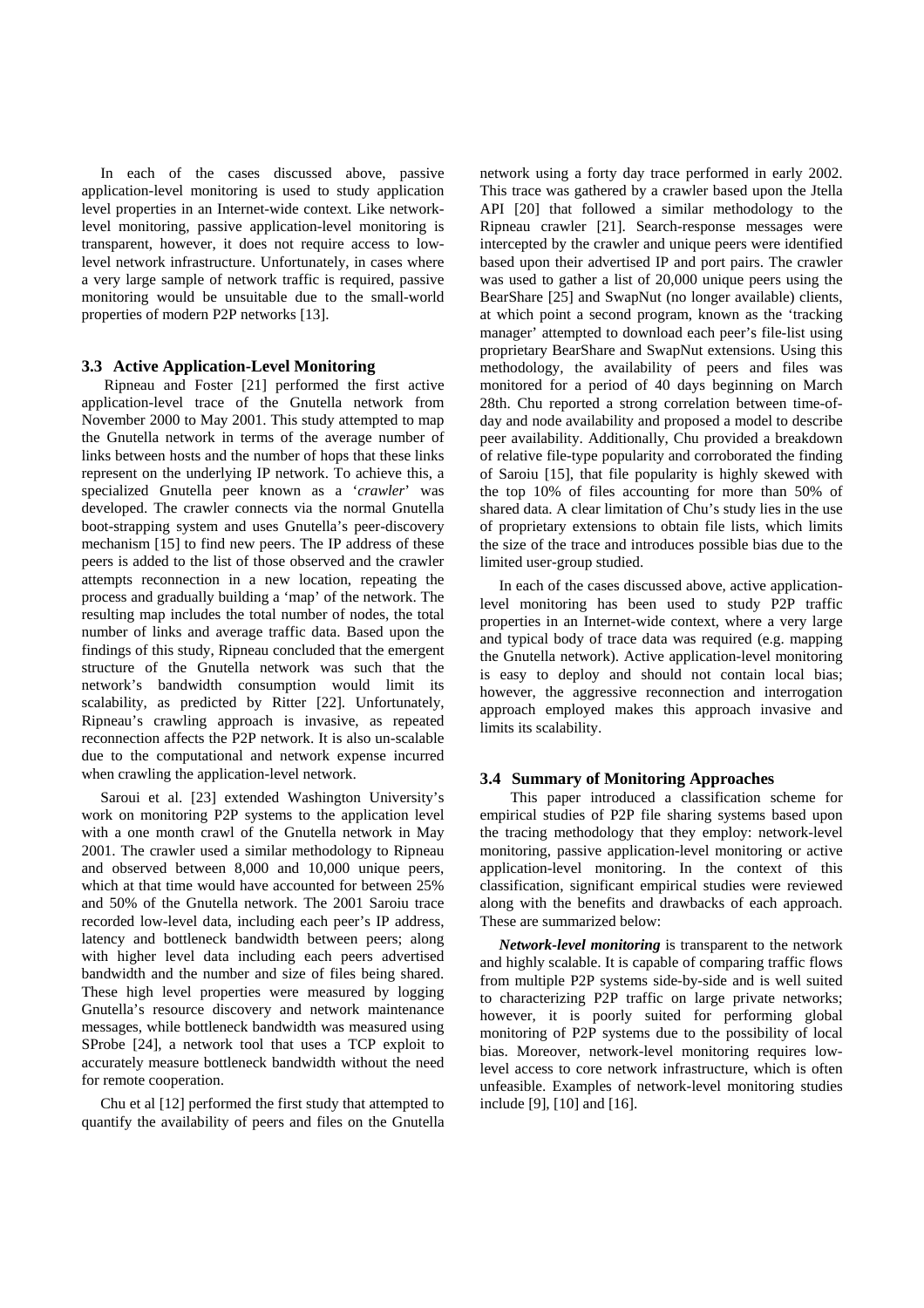*Passive application-level* monitoring is also scalable and transparent to the network. It can be performed without access to core network infrastructure, though it does not provide as large a volume of trace data as network-level monitoring or crawler-based application-level monitoring. Furthermore, it is inherently protocol specific. Passive application-level monitoring is thus best suited to instances where network-level monitoring is impossible or where a non-invasive approach is desirable. Examples of passive application-level monitoring studies include [13], [14], [17] and [19].

 *Active application-level* monitoring is less transparent and scalable than either network-level or passive application-level monitoring; however, it allows large volumes of trace data to be gathered without low-level access to the network infrastructure. It is thus the best approach where global network information is required and access to the underlying network infrastructure is not possible. Examples of passive application-level monitoring studies include [21], [23] and [12].

 P2P traces such as those presented in this paper have proved invaluable in informing research in the field of P2P systems, however, each of these studies provides only a piece of the puzzle; describing a subset of P2P traffic characteristics for a subset of protocols over the duration of the trace. Often, papers which cite these studies fail to adequately consider such limitations. For example, the data-point provided by Adar's 2000 study of free riding [13] has been used in a significant body of research until the present day, however, when this study was revisited by Hughes et al. [19] in 2005, it was discovered that free riding had increased, revealing a significant, and (until that point), unidentified trend.

 Figure 1 illustrates the date and duration of each of the P2P traces discussed in this paper. As figure 1 illustrates, few of the P2P studies presented in this paper are of sufficient duration to identify trends in P2P traffic, rather they simply provide a data-point for the monitored characteristics. The notable exceptions to this are Gummadi's 2003 Kazaa trace [16] which was long enough to observe seasonal variations and Hughes' 2005 study of free-riding [19] which, by revisiting Adar's 2000 experiment [13] was able to show an intervening trend in user behavior.



**Figure 1 – Time Distribution of P2P Traces** 

## **4. Limitations of Existing Work**

 There are a number of significant shortcomings in the current body of research on P2P traffic monitoring. The first and perhaps most significant of which is the widespread use of *closed data sets*. As can be seen from Figure 1, P2P studies may require weeks or even months of P2P traffic data. While it is understandable that after investing significant time and effort in gathering a data set, researchers may be reluctant to make this data public, this prevents the findings of studies being verified using different methodologies and prevents trace data being revisited in new contexts.